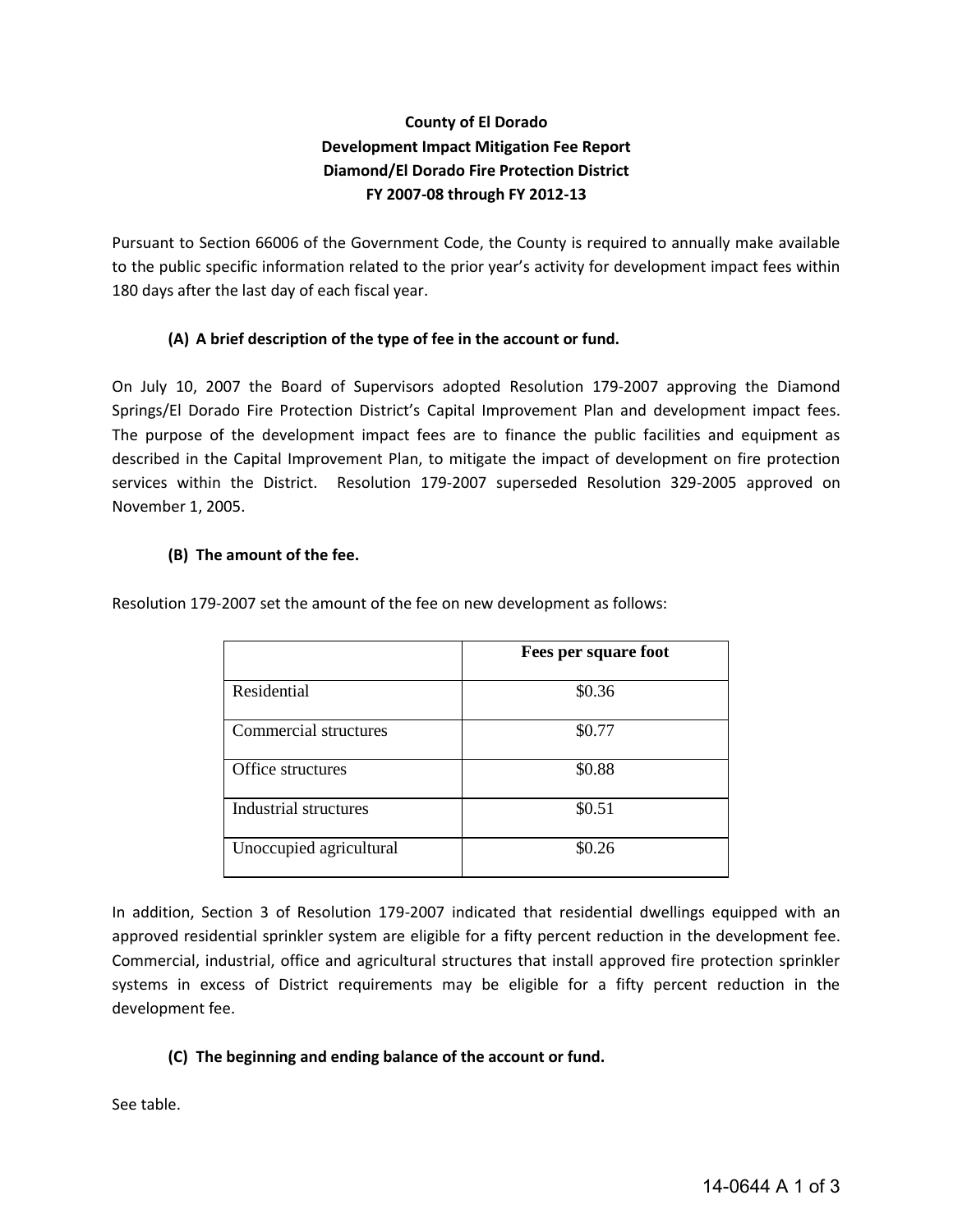#### **(D) The amount of the fees collected and the interest earned.**

#### See table.

|                                       | FY 2007-08   | FY 2008-09   | FY 2009-10   | FY 2010-11   | FY 2011-12   | FY 2012-13   |
|---------------------------------------|--------------|--------------|--------------|--------------|--------------|--------------|
| Cash Balance Beginning of Fiscal Year | \$238,252.38 | \$255,692.44 | \$276,590.77 | \$302,810.00 | \$271,892.17 | \$278,288.84 |
| <b>Revenue</b>                        |              |              |              |              |              |              |
| Development Fees Collected            | \$34,094.76  | \$35,352.30  | \$27,433.01  | \$11,600.05  | \$5,722.71   | \$11,322.14  |
| Interest Earned                       | \$10,642.47  | \$3,804.56   | \$839.55     | \$837.79     | \$731.19     | \$566.43     |
| <b>Accounting Adjustment</b>          | \$0.00       | \$0.00       | \$0.00       | \$258.72     | \$0.00       | \$0.00       |
| <b>Total Revenue</b>                  | \$44,737.23  | \$39,156.86  | \$28,272.56  | \$12,696.56  | \$6,453.90   | \$11,888.57  |
| <b>Expenditure</b>                    |              |              |              |              |              |              |
| Public Improvement Expenditures       | \$0.00       | \$0.00       | \$0.00       | \$0.00       | \$0.00       | \$0.00       |
| Transfer to Operations                | \$26,956.23  | \$17,905.00  | \$0.00       | \$42,951.67  | \$0.00       | \$0.00       |
| <b>Accounting Adjustment</b>          | \$0.00       | \$0.00       | \$1,779.00   | \$288.00     | \$0.00       | \$0.00       |
| <b>Accouting Charges</b>              | \$340.94     | \$353.53     | \$274.33     | \$374.72     | \$57.23      | \$0.00       |
|                                       | \$27,297.17  | \$18,258.53  | \$2,053.33   | \$43,614.39  | \$57.23      | \$0.00       |
| lYear End Close Balance               | \$255,692.44 | \$276,590.77 | \$302,810.00 | \$271,892.17 | \$278,288.84 | \$290,177.41 |

**(E) An identification of each public improvement on which fees were expended and the amount of the expenditures on each improvement, including the total percentage of the cost of the public improvement that was funded with fees.**

| Date     | <b>Public Improvement</b>       | <b>Total Cost of</b><br>Equipment | <b>Amount of Fees</b><br>Expended | <b>Percentage of Cost</b><br><b>Funded with Fees</b> |
|----------|---------------------------------|-----------------------------------|-----------------------------------|------------------------------------------------------|
| May-08   | <b>Facility Upgrade</b>         | undertermined                     | \$2,000.00                        | undetermined                                         |
|          | Staff Vehicle                   | undertermined                     | \$15,000.00                       | undetermined                                         |
| $Jun-08$ | Mobile Data System              | \$18,912.47                       | \$9,956.23                        | 52.64%                                               |
| Aug-08   | <b>Command Vehicle</b>          | \$35,810.41                       | \$17,905.00                       | 50.00%                                               |
| $Jan-11$ | AFG Grant 10% match             | undetermined                      | \$28,229.00                       | undetermined                                         |
| $Jun-11$ | <b>Communications Equipment</b> | \$29,445.52                       | \$14,722.76                       | 50.00%                                               |

**(F) An identification of an approximate date by which the construction of the public improvement will commence if the local agency determines that sufficient funds have been collected to complete financing on an incomplete public improvement…and the public improvement remains incomplete.**